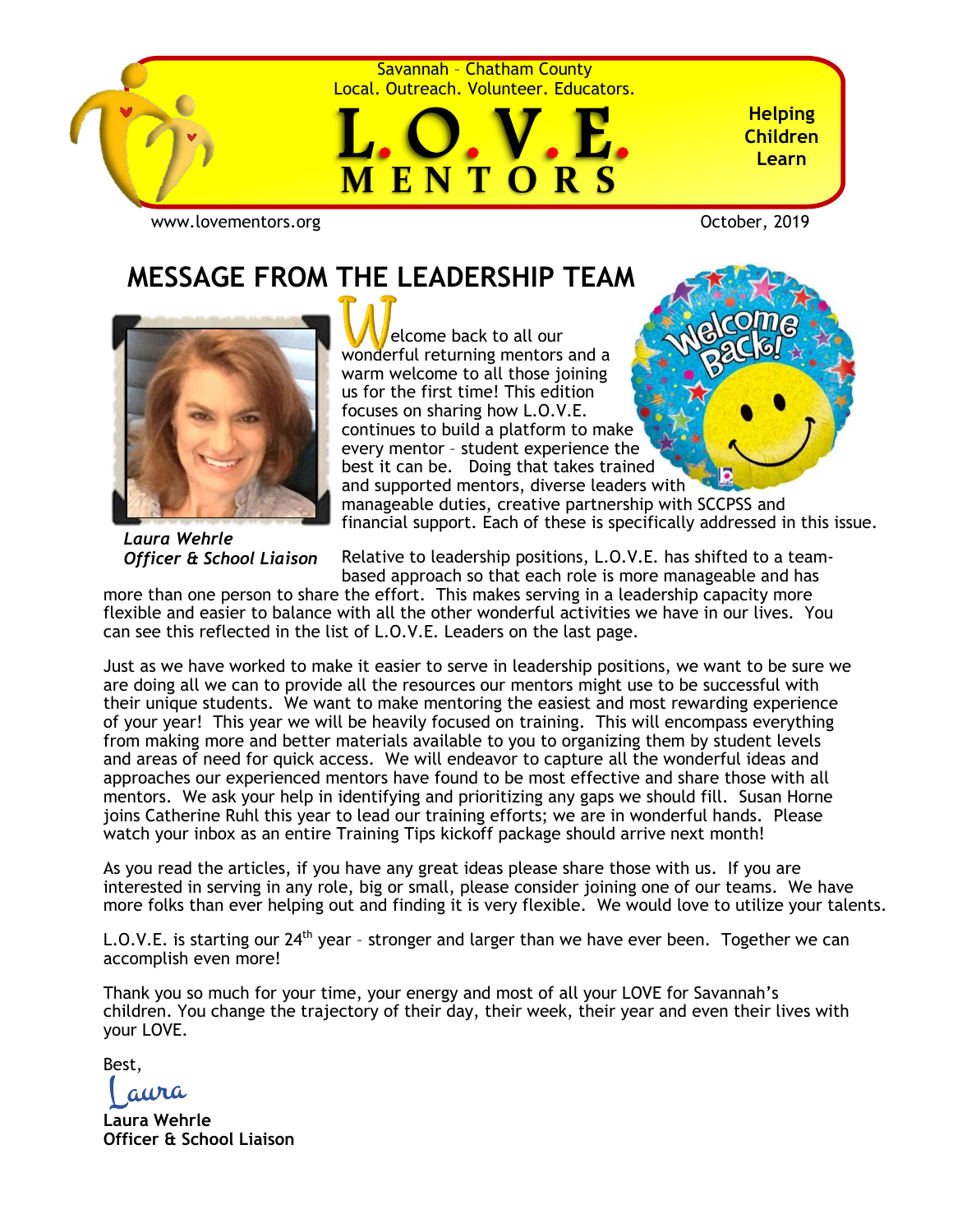# **WELCOME NEW MENTORS**

 e had a strong turnout for the September 16 Orientation and Information meeting. Our initial count was 20 of the 22 who attended are now in the capable care of our Site Directors. It looks like we are starting this year with about 170

mentors -- enough new mentors to replenish the ranks and continue our growth. There are several additional the team recruiting opportunities

*Dan Malachuk Recruiting Director*

through the middle of October. Our schools have identified more students than ever before needing mentors, so please let your friends and neighbors know. We would love to welcome them to the team.

## **BOOK FAIR AND SPECIAL SPEAKER**



#### **OCTOBER 28 3:30 p.m. Skidaway Island United Methodist Church**

 his is your chance to select books for your students. We provide new books and they are free to our mentors. There is a wide variety from the earliest reader to chapter books. Many of our students do not have books at home and they are excited to receive a book of their very own. You have the opportunity to have the child read the book with you and then take it home to enjoy again.

Our Special Speaker is Melissa Evans, the Title I Family and Community Relations Specialist at Juliette Gordon Low Elementary School. She will speak at 4:00 and explain exactly what the Title I program is and what services they provide to students and their families. She will give us more insight into the student population that we work with so that we can be as effective as possible.

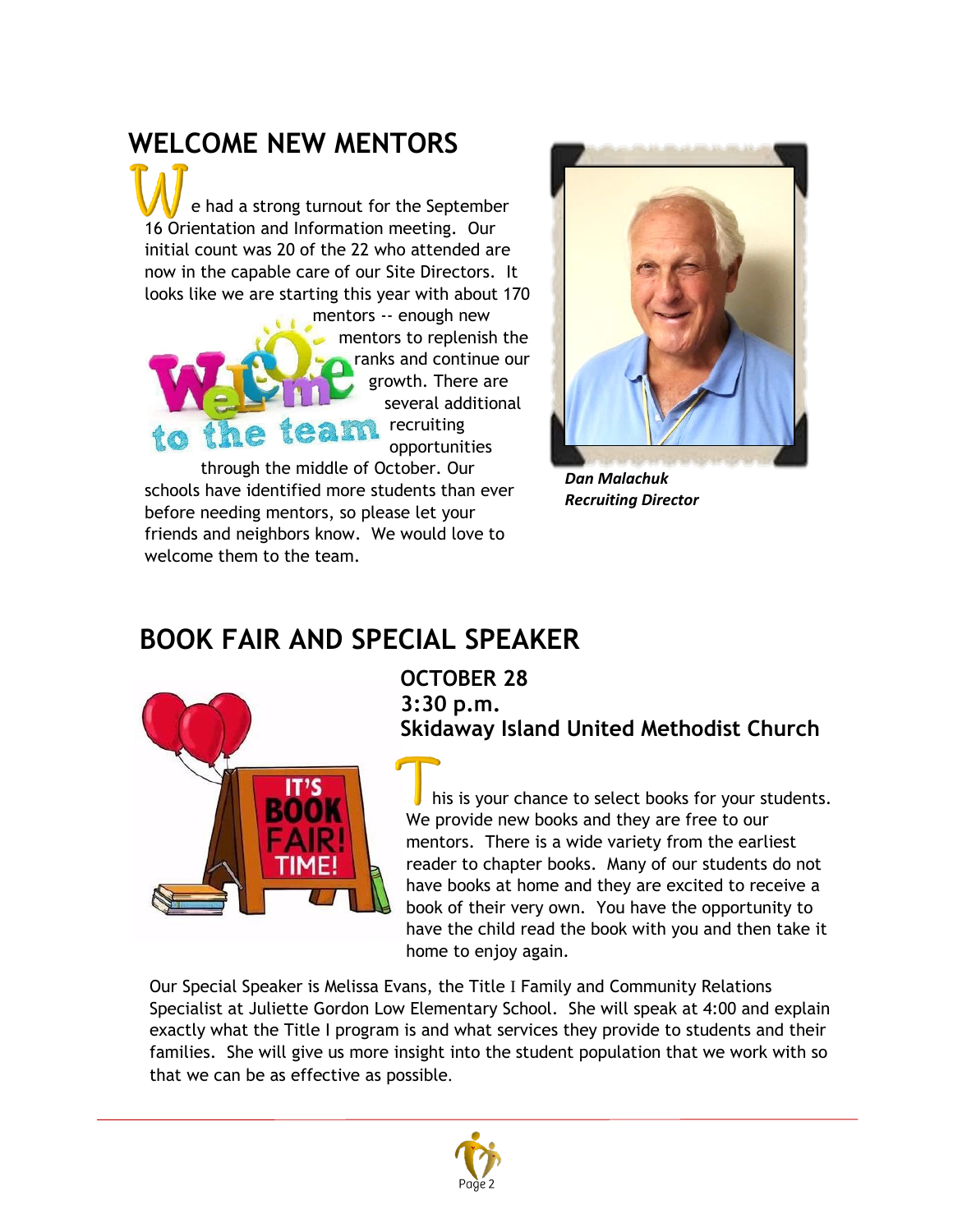## **THE EARLY LEARNING CENTER**

#### **By Susan Woods and Debbie Sens**

 $\sqrt{O(NE)}$ . has an exciting new program this year with the opening of the Formey Early Learning Center (ELC). The ELC replaces the former East Broad Elementary. Kindergarten and pre-kindergarten from three different



schools have been combined to form a school exclusive to K and Pre-K. There are currently eleven kindergarten and 8 pre-kindergarten classes. In addition to our standard one-on-one academic and general coaching at the kindergarten level, there will also be a new component added for the pre-K classes. Volunteers will be storytelling in the classrooms on a monthly basis to get the children excited about books and reading! This will also build school and student awareness for what a L.O.V.E. mentor is in this new environment. The stories will be told using puppets, drama, props, Velcro boards and other methods to hold the children's interest.

Debbie Sens and Susan Woods, L.O.V.E. Co-Site Directors, are both retired kindergarten teachers with more than 50 years combined experience. They will provide periodic, special mentor training for both pre-K and K; all storytelling props and supplies are also available for the mentors. L.O.V.E. would like to have a mentor presence in each kindergarten classroom to help this new SCCPSS initiative succeed.

## **We are seeking three more mentors for this school year to reach this goal.**

Please tell your friends and neighbors about this opportunity. If you would like to participate in addition to your current students, please consider this opportunity!



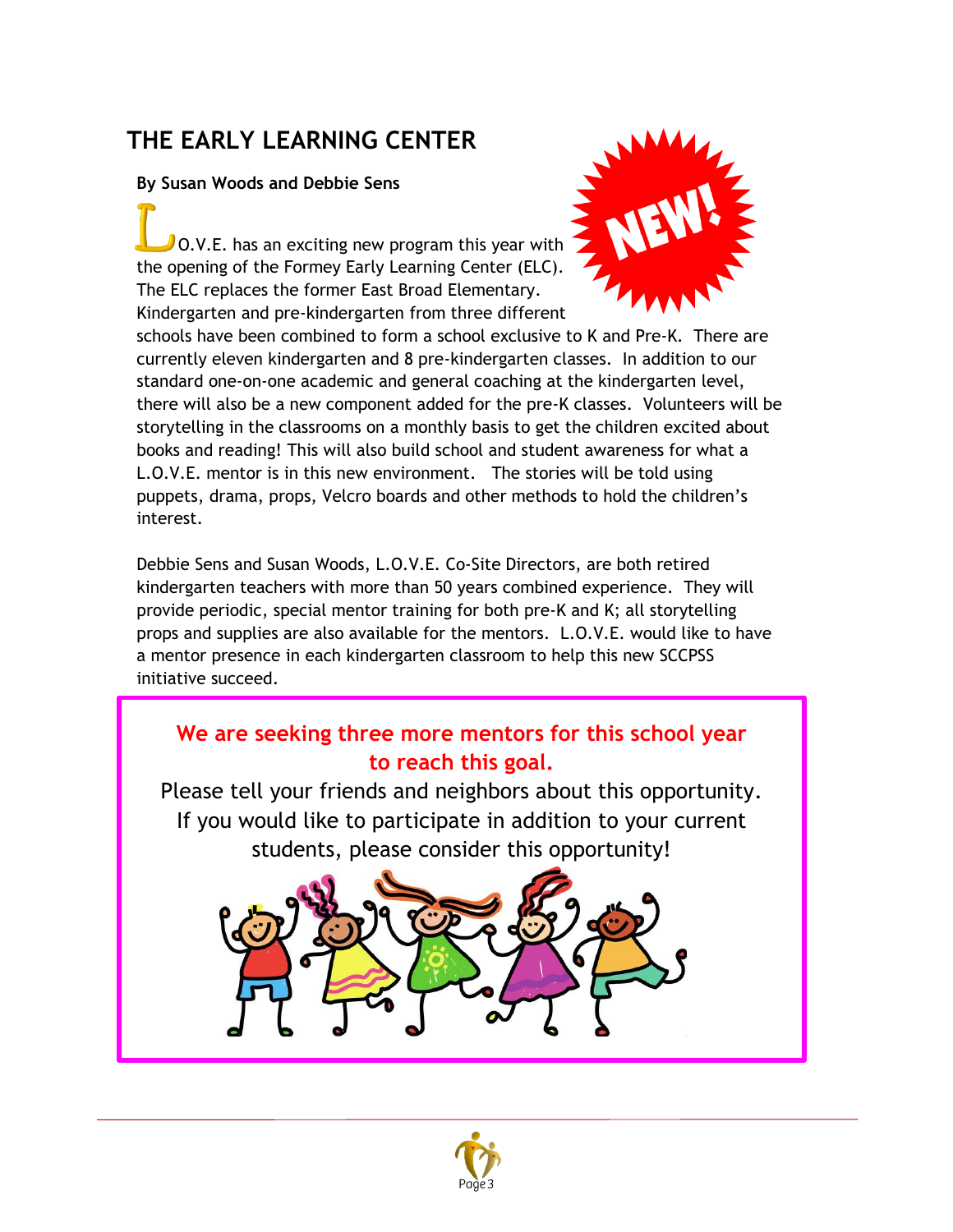### **UPDATED LETTERS FROM MENTORS TO TEACHERS**



he letter mentors send to the classroom teacher at the beginning of the year has been updated to emphasize to teachers the importance of communicating with the mentor. It asks teachers to give the mentor an idea of what will be most beneficial to the student and give feedback to the mentor during the school year. It will be signed by a designated school staff member. Please ensure that it gets to the classroom teacher.

### **HELP L.O.V.E. THROUGH AMAZON SMILE**

**O.V.E.** has been fortunate in past years to receive significant financial support from our local Skidaway Island churches. While they still remain financial supporters of the L.O.V.E. program, they have decided to redirect most of their contributions to the more immediate needs of their congregations.



The Board is discussing many options for additional funding. One idea is to utilize Amazon's charitable giving program called AmazonSmile. How it works – Identify us as your preferred charity in your Amazon Account and go to [smile.amazon.com](http://smile.amazon.com/) from any device to shop. You shop the same products, prices and shipping features Amazon offers and Amazon will donate 0.5% of the sale from their profits to L.O.V.E.

#### **To get set up:**

You can link your Amazon account to "Local Outreach Volunteer Educators" (our legal name) in one of two ways:

1.) Use this direct link: [https://smile.amazon.com/ch/20-3627792.](https://smile.amazon.com/ch/20-3627792) You will enter your Amazon account email and confirm you wish to make us your preferred charity. **OR**

2.) Sign in to your Amazon account and under your account preferences you can elect to "change you preferred charity". You will find us under our legal name "Local Outreach Volunteer Educators" in Savannah GA.

#### **To shop:**

Always start your Amazon shopping from the [smile.amazon.com](http://smile.amazon.com/) page – this simply tells Amazon to make us the beneficiary. Otherwise Amazon keeps all the proceeds!

So please link us up as your preferred charity and bookmark [smile.amazon.com.](http://smile.amazon.com/) Tell your friends, family and neighbors. Anyone can direct their purchases to benefit L.O.V.E.

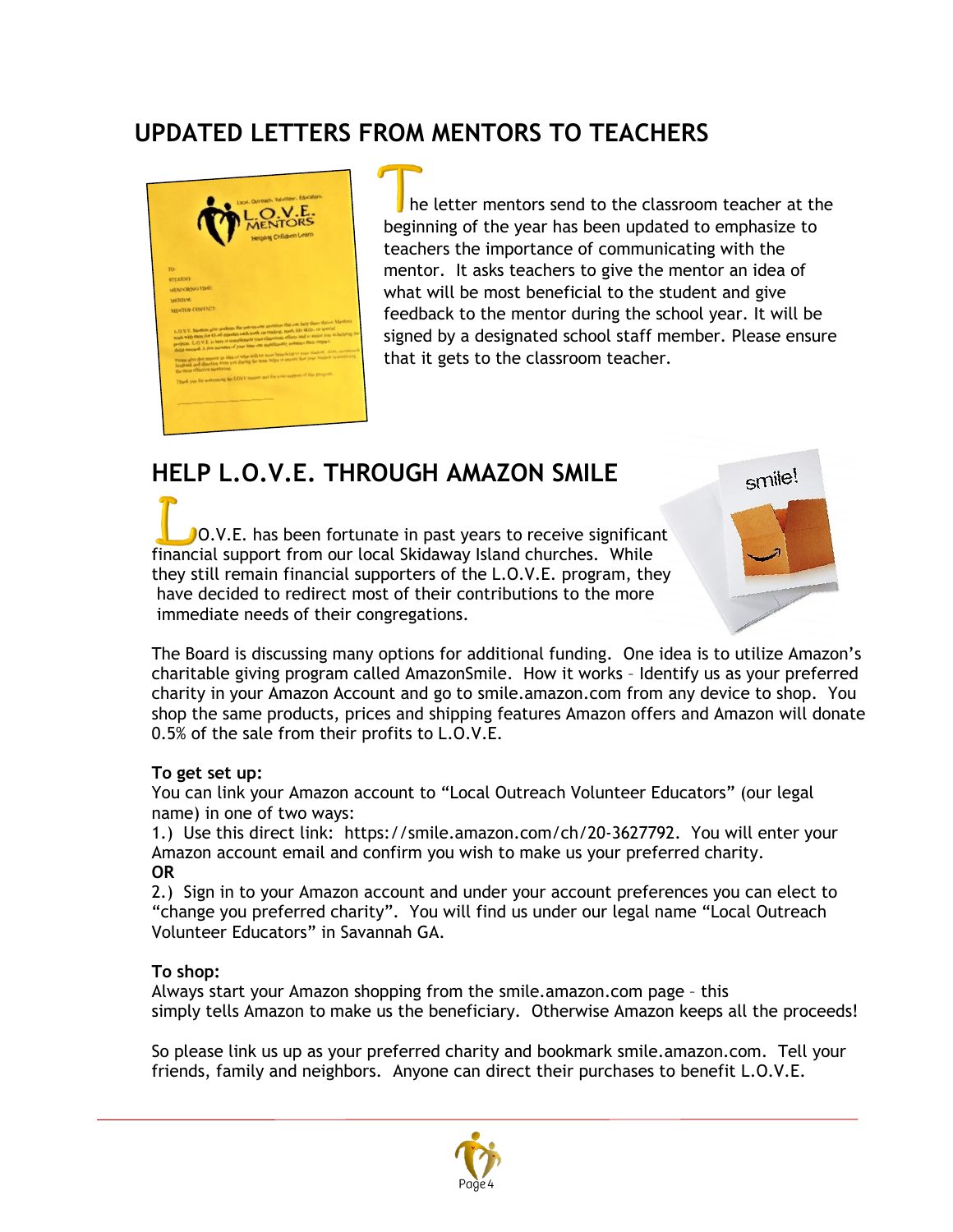### **TIPS FOR TUTORS**

d eware! Kids are full of germs. Doctors say this may be a bad flu year. It is highly recommended that your L.O.V.E. mentor bag carries a supply of sanitizing items for your student and for you. Use them generously.



# **DID YOU SEE THE NEW WEBSITE?**

#### **www.lovementors.org**



 he newly designed website is up and running and is full of information for mentors and for those who are interested in learning more about us with the idea of becoming a mentor.